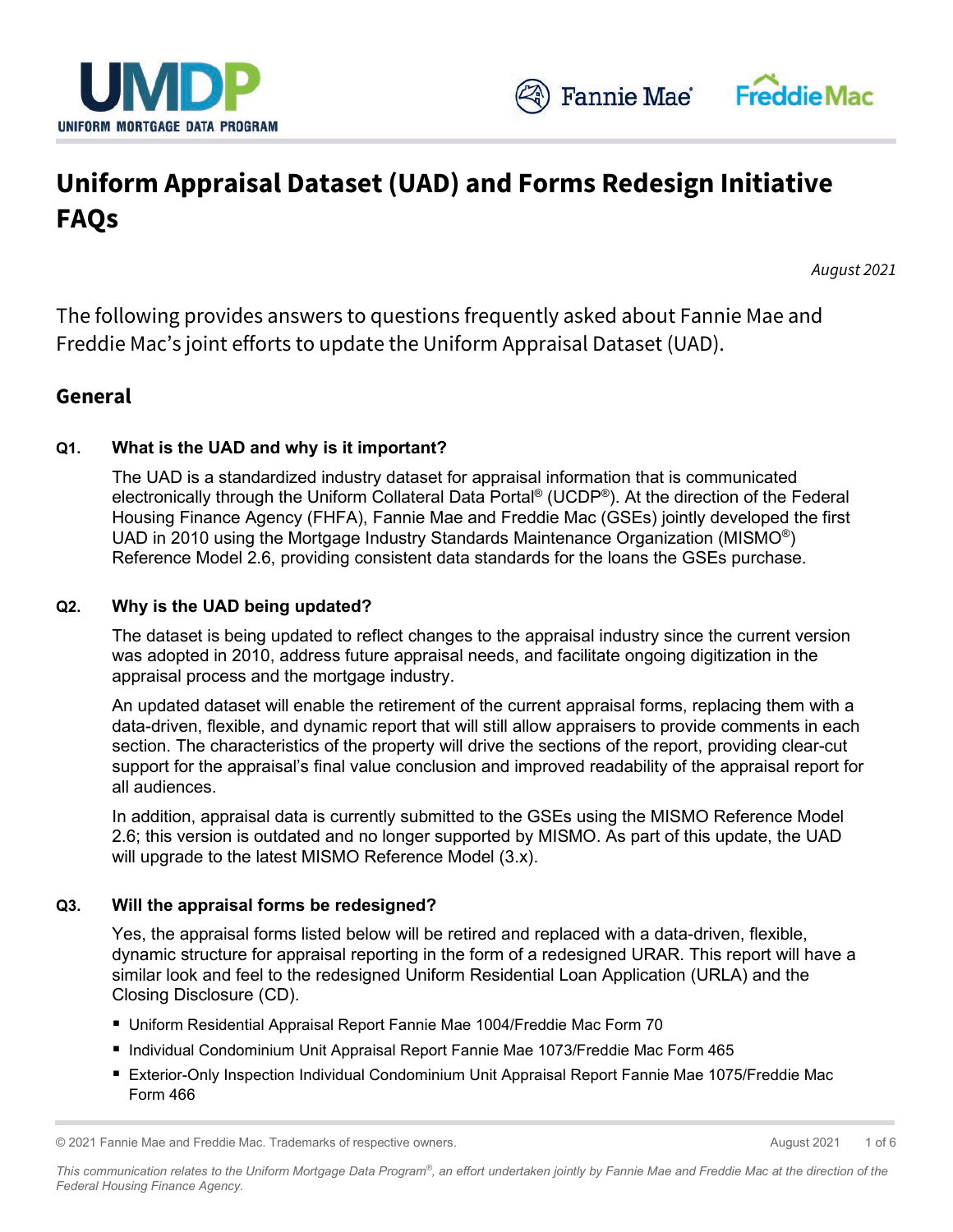- Exterior-Only Inspection Residential Appraisal Report Fannie Mae 2055/Freddie Mac Form 2055
- Manufactured Home Appraisal Report Fannie Mae 1004C/Freddie Mac 70B
- Individual Cooperative Interest Appraisal Report Fannie Mae 2090
- **Exterior- Only Individual Cooperative Interest Appraisal Report Fannie Mae 2095**
- Small Residential Income Property Appraisal Report Fannie Mae 1025/Freddie Mac 72
- Appraisal Updated and/or Completion Report Fannie Mae 1004D/Freddie Mac 442
- Single Family Comparable Rent Schedule Fannie Mae 1007/Freddie Mac 1000

## **Q4. [NEW] Is there a way to communicate with the UAD team?**

The joint GSE UAD project team would very much like to hear from you! Please include both the Fannie Mae and Freddie Mac teams on your emails (unless your inquiry is policy-specific): [UAD\\_Info@Fanniemae.com](mailto:UAD_Info@Fanniemae.com) and [UAD@Freddiemac.com.](mailto:UAD@Freddiemac.com)

# **Key Benefits**

## **Q5. [NEW] Will the new UAD make it easier to describe and identify the property characteristics?**

The new UAD will provide standardized data to define the property, helping lenders and other end users better understand the property's characteristics. The improved dataset will make it easier for mortgage lenders to verify property eligibility and determine overall collateral risk.

#### **Q6. [NEW] How will the new UAD help address bias in appraisals?**

Capturing more property and market information as objective data points, using less free-form commentary, will reduce subjectivity and thus lessen the risk of bias in the appraisal.

#### **Q7. [NEW] Will the new UAD and URAR work for hybrid appraisal reports or alternative methods of inspection?**

Yes. The new URAR has the flexibility to identify various scopes of work and assignment details.

#### **Q8. [NEW] Will the new UAD make the Sales Comparison Approach section of the URAR clearer?**

Yes. The new UAD and URAR will provide additional clarity by allowing the appraiser the flexibility to dynamically include the property characteristics that best highlight how the comparable properties relate to the subject property. The new Sales Comparison Approach section of the URAR has significantly fewer abbreviations and will be easier to read.

#### **Q9. [NEW] Quality and condition ratings are vague; will the new UAD help address?**

Yes, the new UAD has updated quality and condition rating definitions that make the distinction between the ratings clearer. Further guidance will be provided with the ratings definitions to assist the appraiser in determining a more objective rating.

© 2021 Fannie Mae and Freddie Mac. Trademarks of respective owners. August 2021 2 of 6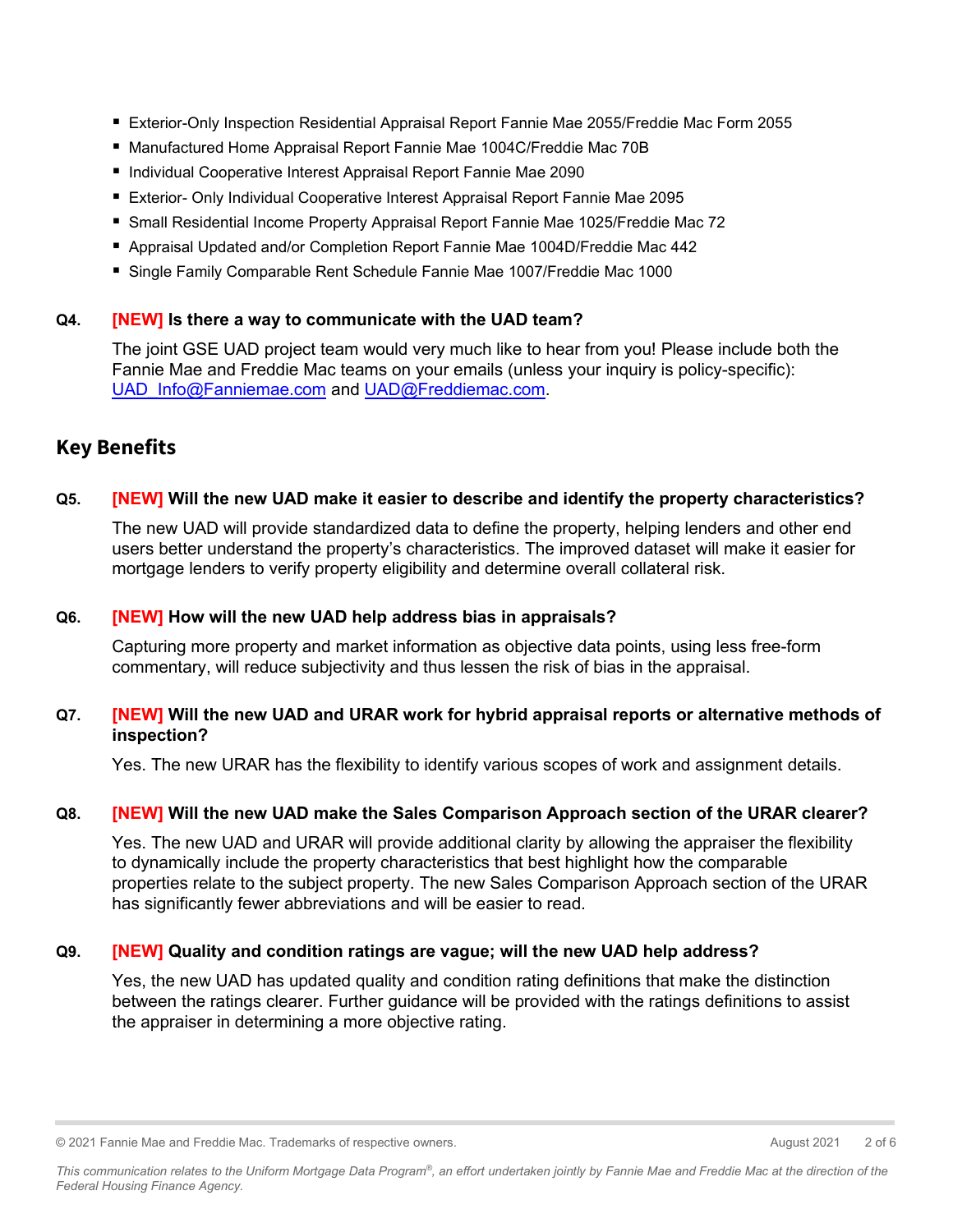#### **Q10. [NEW] Will the appraiser be able to add additional supporting information to the quality and condition ratings?**

Yes. In addition to rating the overall property quality and condition, the appraiser will provide quality and condition ratings for both the interior and exterior of the property. These new ratings, along with factual details and a commentary section, allow the appraiser to provide more information about the elements that support the overall quality and condition ratings.

## **Scope**

## **Q11. [NEW] Will all property types eligible for purchase by the GSEs be UAD-compliant?**

Yes. The new UAD will cover all residential property types, including: Single-Family, Condominium, Cooperative, Manufactured Home, and 2- to 4-Unit.

## **Q12. [NEW] How will the various property types be identified if the current forms are retired?**

Property types will be identified using individual or groups of data elements from the new UAD.

- Condominium Indicator
- Cooperative Indicator
- Construction Method Type This will indicate Manufactured Home or Site Built
- Number of Units  $-1$ , 2, 3, or 4
- Land Owned in Common This will indicate the land is owned either in common or separate (e.g., identifies "site condo" when applicable).

## **Q13. [NEW] Is the new UAD for mortgage purposes only?**

Yes. The new UAD and the new Uniform Residential Appraisal Report (URAR) are for mortgage purposes only. The legacy forms will be retired for Fannie Mae and Freddie Mac (the governmentsponsored enterprises or GSEs) purposes.

## **Q14. Is this part of the Appraisal Modernization initiative?**

No. While both the UAD and Forms Redesign initiative and the Appraisal Modernization initiative were undertaken at the direction of the FHFA, only the UAD and Forms Redesign initiative is a joint-GSE effort. Each GSE is developing its own Appraisal Modernization effort.

## **Q15. Will the updated UAD contain more information than the current dataset?**

The updated UAD will contain more discrete data elements to support the broader scope of all property types listed above; however, the requirements are still being defined, so the number of final data elements is not yet known. The current legacy forms do not allow for expansion of information or commentary within the relevant section, which often results in large addenda. The UAD joint team has evaluated the type of information found in the addenda, converted some of it to discrete data elements, and will provide the ability to include commentary within each section of the URAR. The GSEs are taking particular care to evaluate each data element requirement to support consistent appraisal reporting for the appraiser and make it easier for lenders and borrowers to review and understand the data.

<sup>© 2021</sup> Fannie Mae and Freddie Mac. Trademarks of respective owners. August 2021 August 2021 3 of 6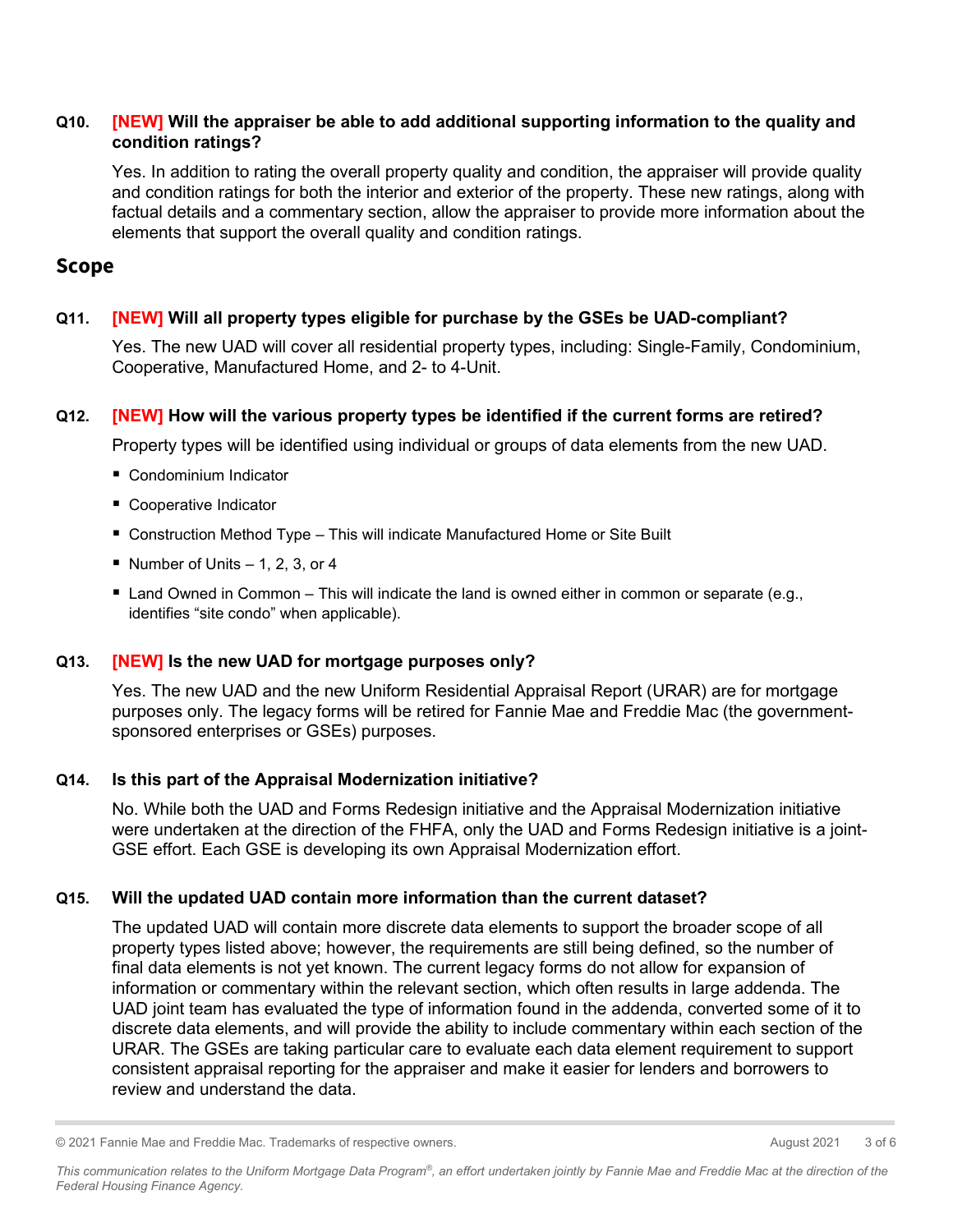#### **Q16. How will the GSEs collect the updated data?**

The GSEs will continue to use UCDP. Adopting an upgraded UAD Specification that reflects the latest MISMO Reference Model will require updates to the UCDP.

#### **Q17. Will the UAD Specification be identical for both Fannie Mae and Freddie Mac?**

Yes. The GSEs are working together on the joint UAD Specification.

#### **Q18. Will the GSEs support paper appraisal forms?**

No. The GSEs do not currently accept paper forms and will not do so with the updated UAD. All appraisal reports must continue to be transmitted electronically through UCDP.

#### **Q19. [NEW] How will various degrees of updates/remodeling be reflected in the new UAD?**

The new UAD lets the appraiser report the condition status at the room level – including extent and timeframe of any updates.

#### **Q20. [NEW] How will accessory dwelling units (ADUs) be captured in the new URAR?**

Information about ADUs will be captured the same way as it is for a 2- to 4-unit property, with a flag to indicate it's an ADU. This provides consistent reporting of all additional units. If the appraiser indicates that the additional unit is an ADU, more information will be required concerning the rental legality and use of the unit.

#### **Q21. [NEW] Will there still be a General Addendum section of the URAR?**

No. In place of the general addendum, the new UAD provides a commentary field specific to each major section of the URAR, offering the appraiser ample room to provide additional information.

#### **Q22. [NEW] How will the appraiser disclose their prior services performed for the subject property within the three years preceding the agreement to perform the assignment?**

The appraiser will disclose this information in the Certification section of the URAR. The new UAD is designed to comply with the 2020-2021 Uniform Standards of Professional Appraisal Practice (USPAP) requirements utilizing specific data points and will no longer need to be provided as text in an addendum.

#### **Q23. [NEW] How will the Highest and Best Use section of the URAR accommodate USPAP requirements?**

In the new URAR, the appraiser will provide an answer to each of the four highest and best use test questions and have dedicated space to provide any necessary commentary.

#### **Q24. [NEW] Will any of the new URAR information be prepopulated based on the subject address?**

Determining the capability of prepopulating information is within the purview of the software vendors. The GSEs' scope is to standardize the UAD data and design the new URAR report.

<sup>© 2021</sup> Fannie Mae and Freddie Mac. Trademarks of respective owners. August 2021 4 of 6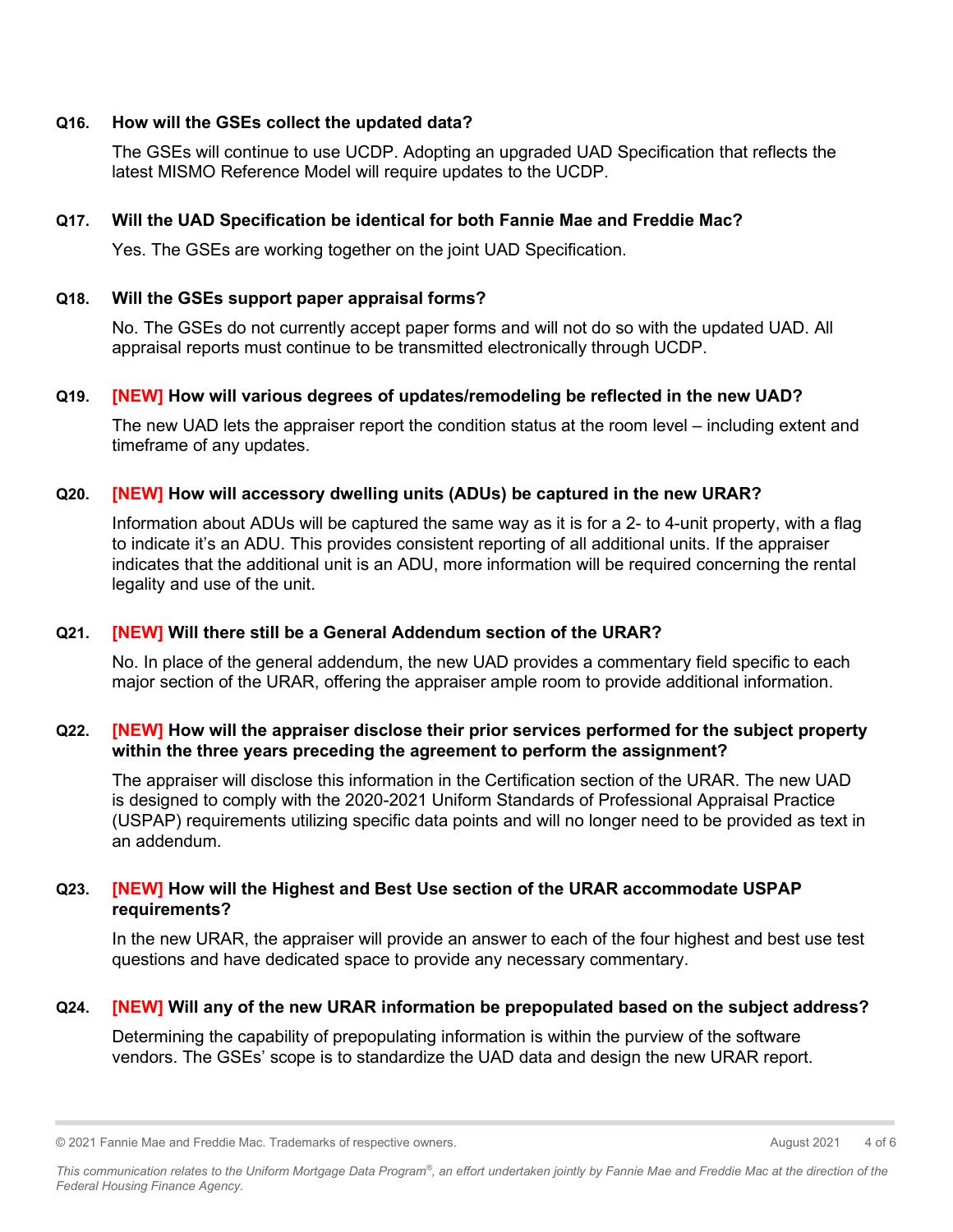#### **Q25. [NEW] Will the UAD be able to support the requirements of the Federal Housing Administration (FHA) and other government agencies?**

Yes. The GSEs are working closely with the government agencies – FHA, United States Department of Agriculture (USDA) Rural Development, and Veterans Affairs (VA) – to include their specific requirements in the updated UAD and URAR.

#### **Q26. Will there be a 1004MC?**

No, there will not be a 1004MC (Market Conditions Addendum). There will be a market section in the new URAR that enables appraisers to expand on the market conditions.

## **Implementation**

## **Q27. What is the timeline for the updated UAD Specification publication?**

An updated UAD Specification timeline has not yet been determined. The GSEs are currently working through the MISMO Residential Appraisal Dataset Development Work Group (RADDWG) to vet the proposed Reference Model changes.

#### **Q28. [NEW] When will the industry begin using the new data set?**

This is a multi-year initiative and the final timeline has not been established. There is a published, tentative timeline on both GSEs' UAD websites ([Fannie Mae UAD page](https://singlefamily.fanniemae.com/delivering/uniform-mortgage-data-program/uniform-appraisal-dataset)) ([Freddie Mac UAD page](https://sf.freddiemac.com/tools-learning/uniform-mortgage-data-program/uad)).

## **Q29. [NEW] Will the GSEs provide a period of time for stakeholders to test the new UAD and URAR prior to their being required broadly?**

Yes. The GSEs plan to offer a limited production period for early adopters to use the new UAD and URAR in a controlled implementation. There will also be ample time for testing prior to broad adoption.

#### **Q30. [NEW] Will there be a period of time provided to phase in the new UAD?**

Yes. Like other Uniform Mortgage Data Program (UMDP) projects, there will be an introductory period during which both the legacy dataset and the new dataset are accepted by the GSEs.

#### **Q31. [NEW] Why are the GSEs not rolling out the dataset in a phased approach (by property type)?**

A comprehensive implementation will be the most efficient approach. A phased approach is counterproductive from a cost, systems, and educational perspective.

#### **Q32. [NEW] What are the technology impacts of the new UAD to the mortgage industry?**

The UAD and forms redesign provide a step forward to helping the mortgage industry achieve the efficiencies that come with full digitization. Adoption of the new UAD is expected to benefit all industry parties, including appraisers, appraisal management companies, and lenders. Technology updates will be required for the Uniform Collateral Data Portal®, Collateral Underwriter® and Loan Collateral Advisor® and other systems, and industry loan origination systems (LOS). The new dataset will be based on a version of the Mortgage Industry Standards Maintenance Organization

<sup>© 2021</sup> Fannie Mae and Freddie Mac. Trademarks of respective owners. August 2021 5 of 6